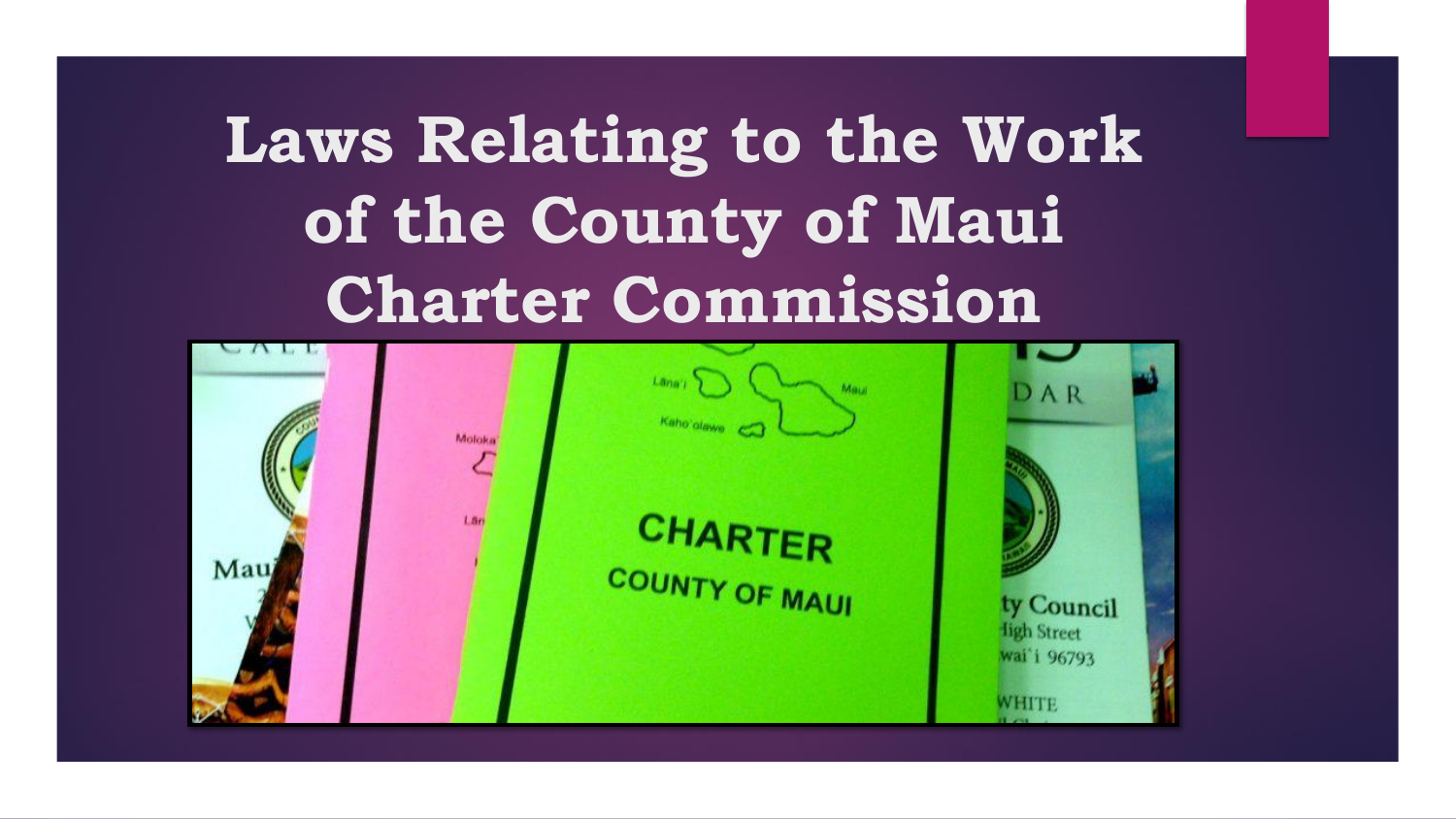### **County of Maui Charter, Section 14-3**

**Duty and Function:** You may propose amendments to the charter or draft a new charter. The amendments or new charter are approved by voters of the county "at any general or special election as may be deemed by the commission."

#### **Deadlines**:

- Amendments or a new charter "must be submitted to the county clerk within sixteen months after the commission has been appointed, after earlier review by the council, if required by state law."
- "The commission must publish not less than forty-five days before any election at least once in the news paper of general circulation within the county a brief digest of amendments or new charter and notice to voters…"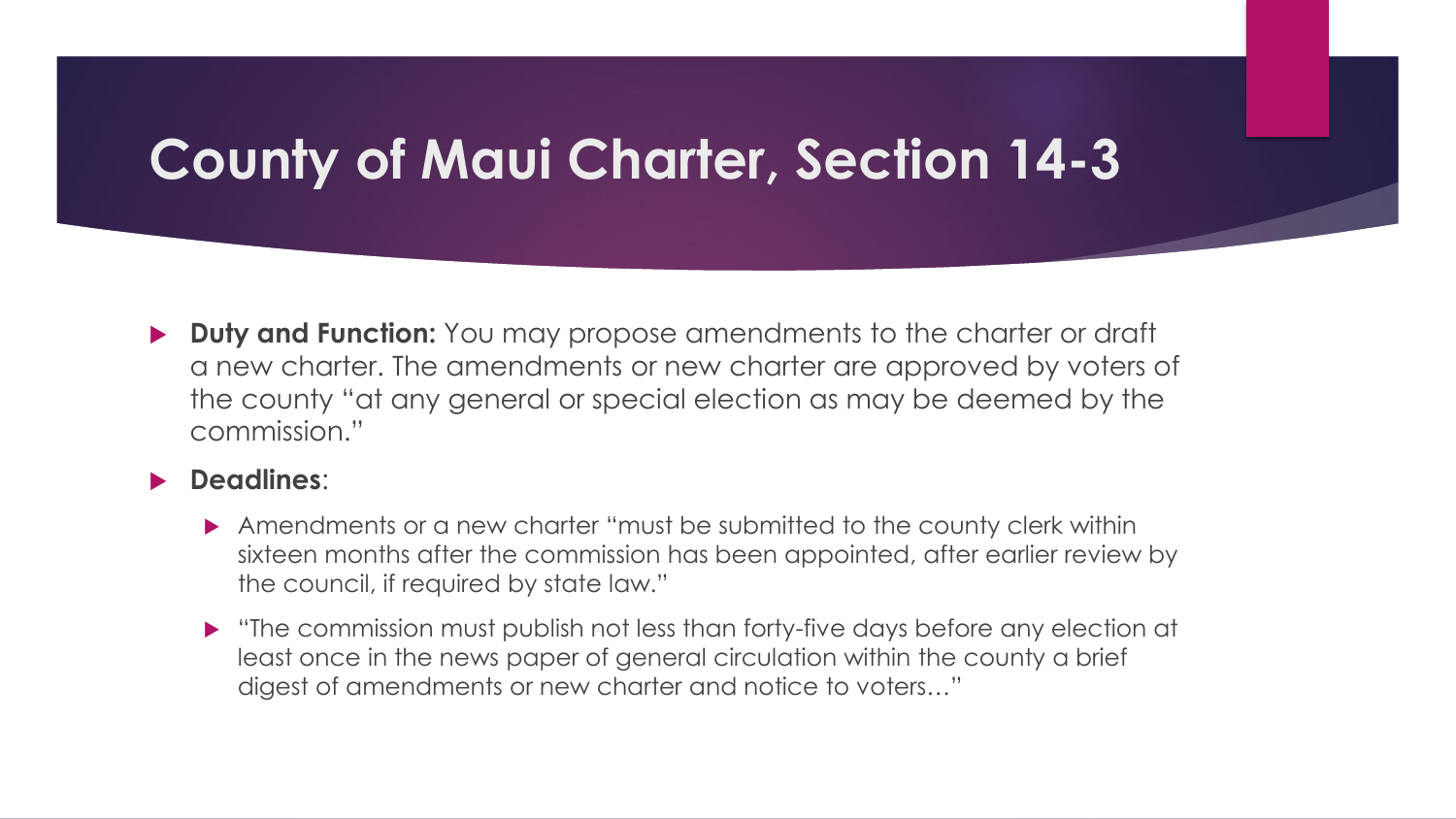### **Chapter 50, Hawaii Revised Statutes**

#### **Rules & Procedures (HRS 50-5)**

- ▶ The commission may adopt its rules and regulations at its first meeting because Chapter 91, HRS (administrative rules) does not apply to it.
- A majority of the commission is a quorum.

#### **Duties (HRS 50-6)**

 "study and analyze the existing governmental structure of the county for the purpose of securing information that will enable it to draft a proposed charter adapted to the requirements of the county and designed to provide for the people of the county, a more efficient and responsible form of government."

#### **Powers (HRS 50-7)**

- The charter commission "shall hold public hearings and sponsor public forums and in general provide for the widest possible public information and discussion" regarding its work.
- The commission may, with the approval of Council, "appoint staff members and consultants" as it deems necessary."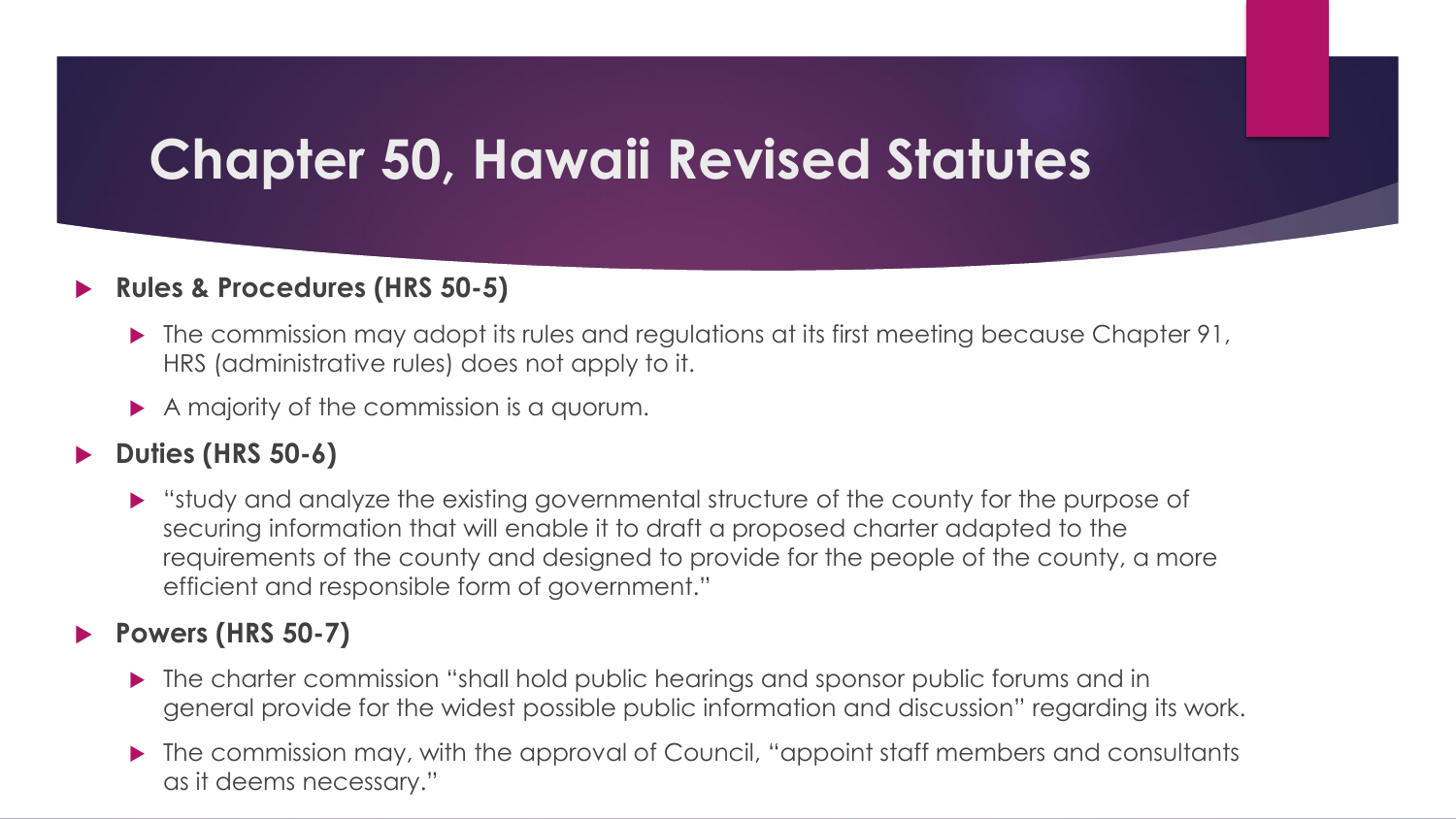## **Submission of Amendments to Council (HRS 50-8)**

- **Initial Submission to Council.** Within one year of your appointment, you must submit a report in writing on your activities, findings, and recommendations to the Council with a draft of the proposed charter or charter amendments.
- **Alternative Proposals.** The commission accepts or rejects any alternatives and reports rejections to the Council.
- **Council May Recall Rejections**. If the Council recalls any of its rejected alternatives, the commission submits its version and the alternative version to the Clerk, and the voters choose between them.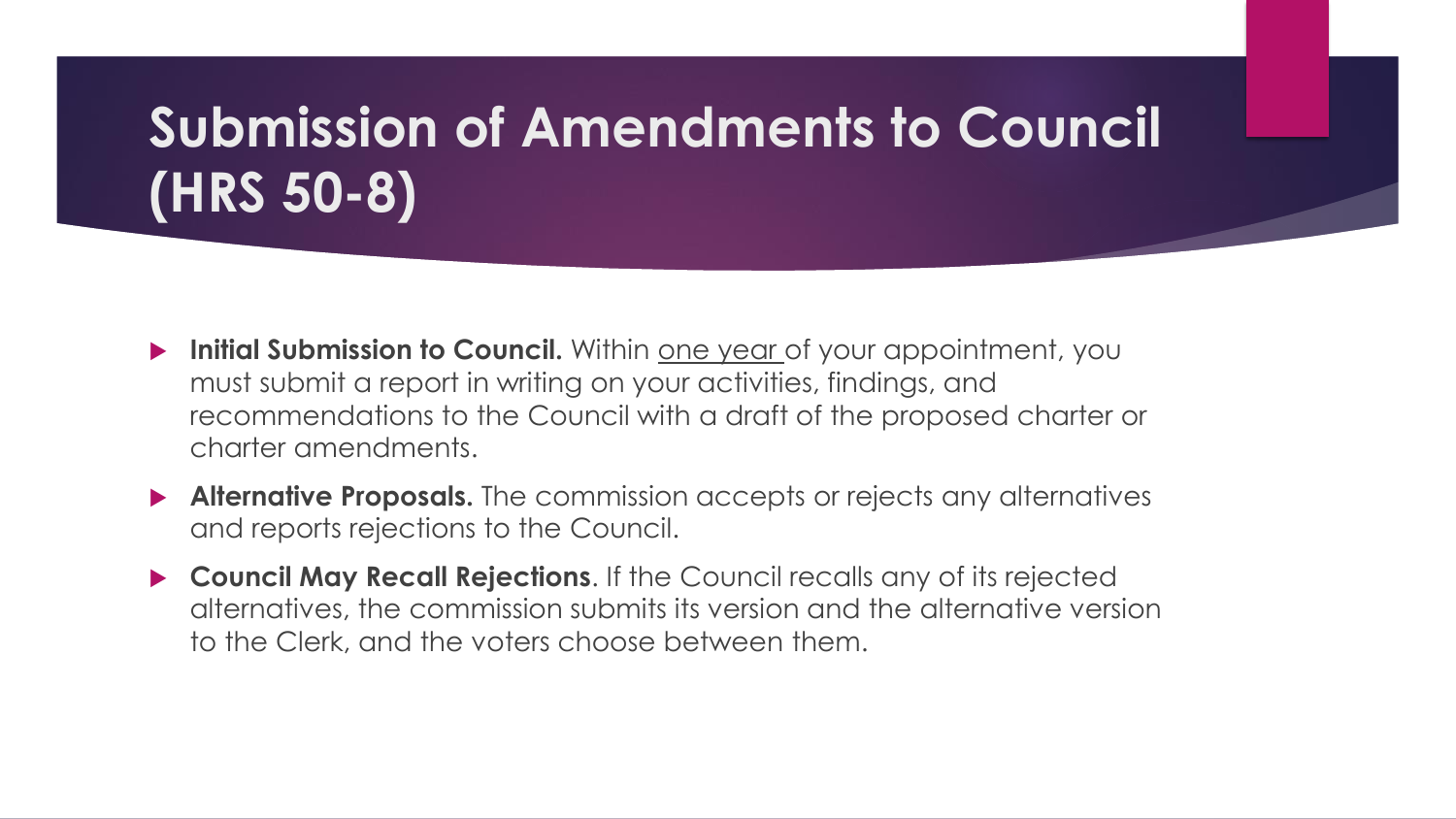### **Tenure, Compensation, and Appropriations (HRS 50-12, 5-13, and 50-14)**

- **Tenure:** The terms of office of commission members expires the day after the election at which the proposed charter amendments are voted on.
- **Compensation:** You are entitled to compensation of \$1,000 each and shall be reimbursed for necessary expenses incurred in the performance of your duties.
- **Appropriations**: The Council must appropriate funds for your compensation, necessary expenses, and effective operation of the commission including costs for hiring staff and consultants.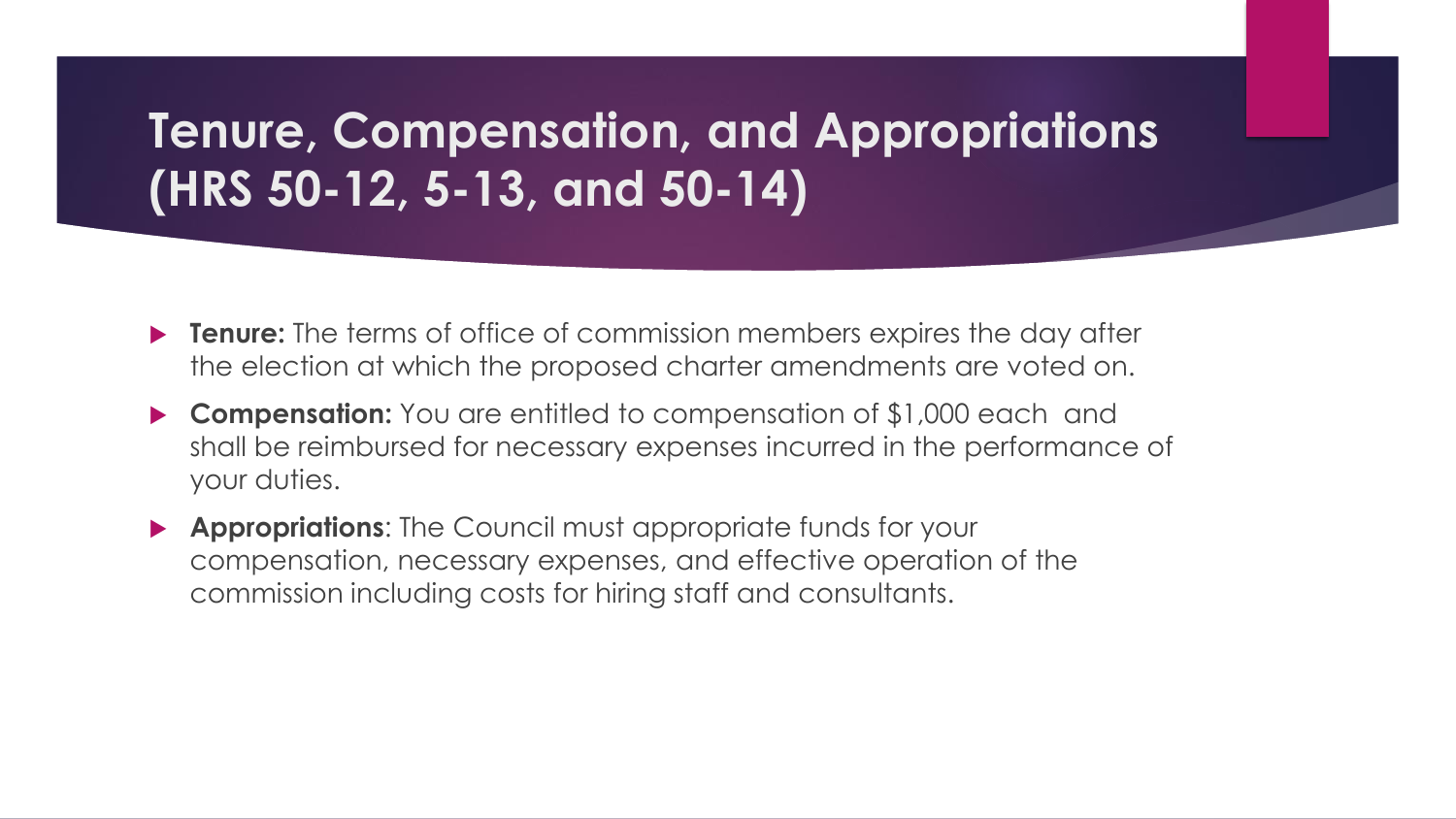### **Timing for ballot questions**

- **HRS 11-119(b)** requires that the exact wording of all questions and issues be submitted to the Chief Elections Officer no later than 4:30 p.m. on the seventy-fifth calendar day before the applicable election.
- **Charter Section 14-3** requires that the proposed amendments to the charter or draft new charter be submitted to the county clerk within sixteen months after the commission has been appointed.
- **HRS Section 50-9** requires that the charter commission submit a draft of the proposed charter to the county clerk within thirty days after it has been received back from the council (if no changes are recommended) or at the expiration of the deadline for council to recall any rejected changes.\*\*